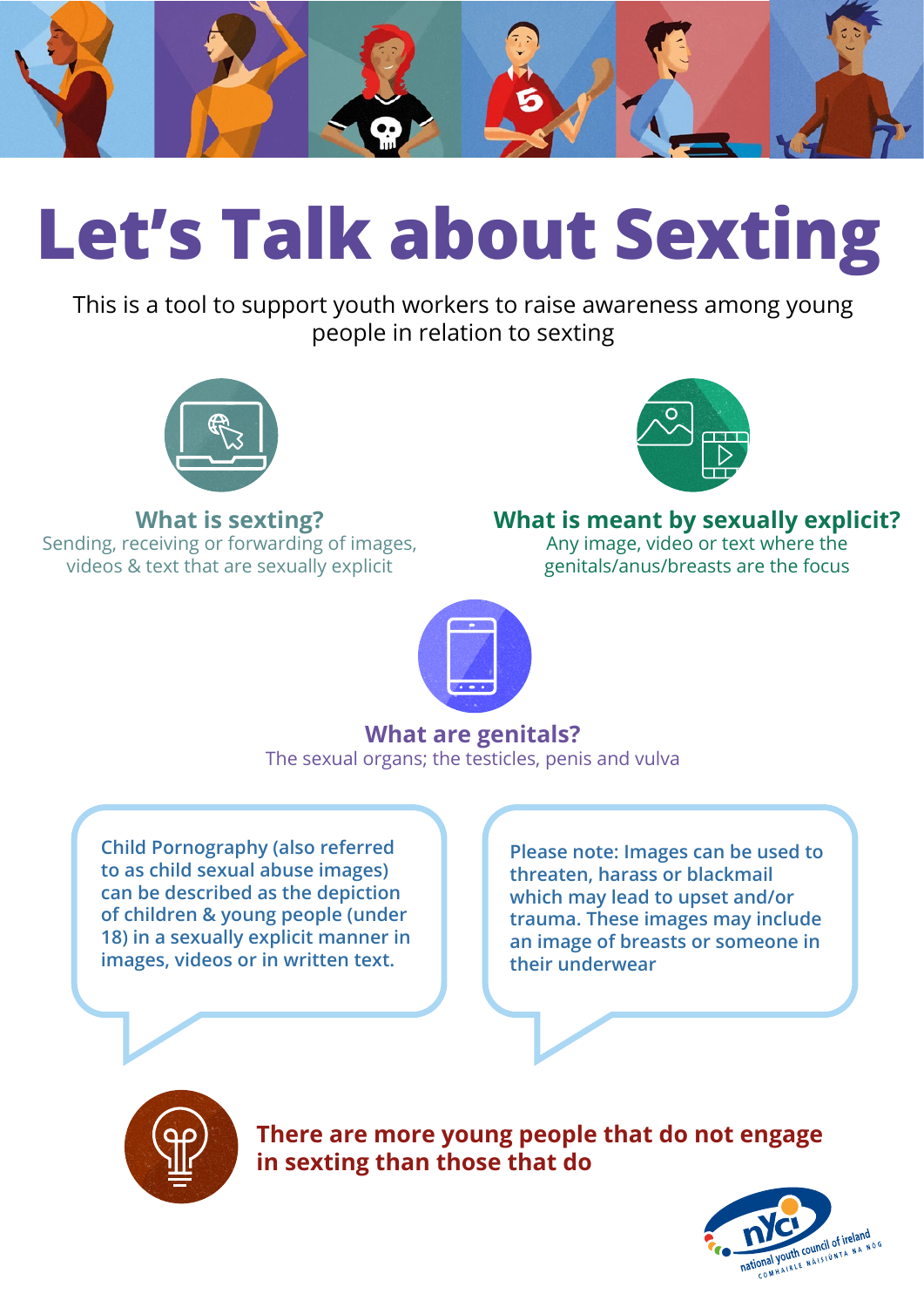

**It is illegal to send, receive or share sexually explicit images, video or text of someone under 18 years of age**



**if you have been sent a sexually explicit image/video/text that makes you feel uncomfortable: ask the sender to stop, talk to a youth worker/trusted adult & report to An Garda Síochána- do not forward this image on to anyone else**